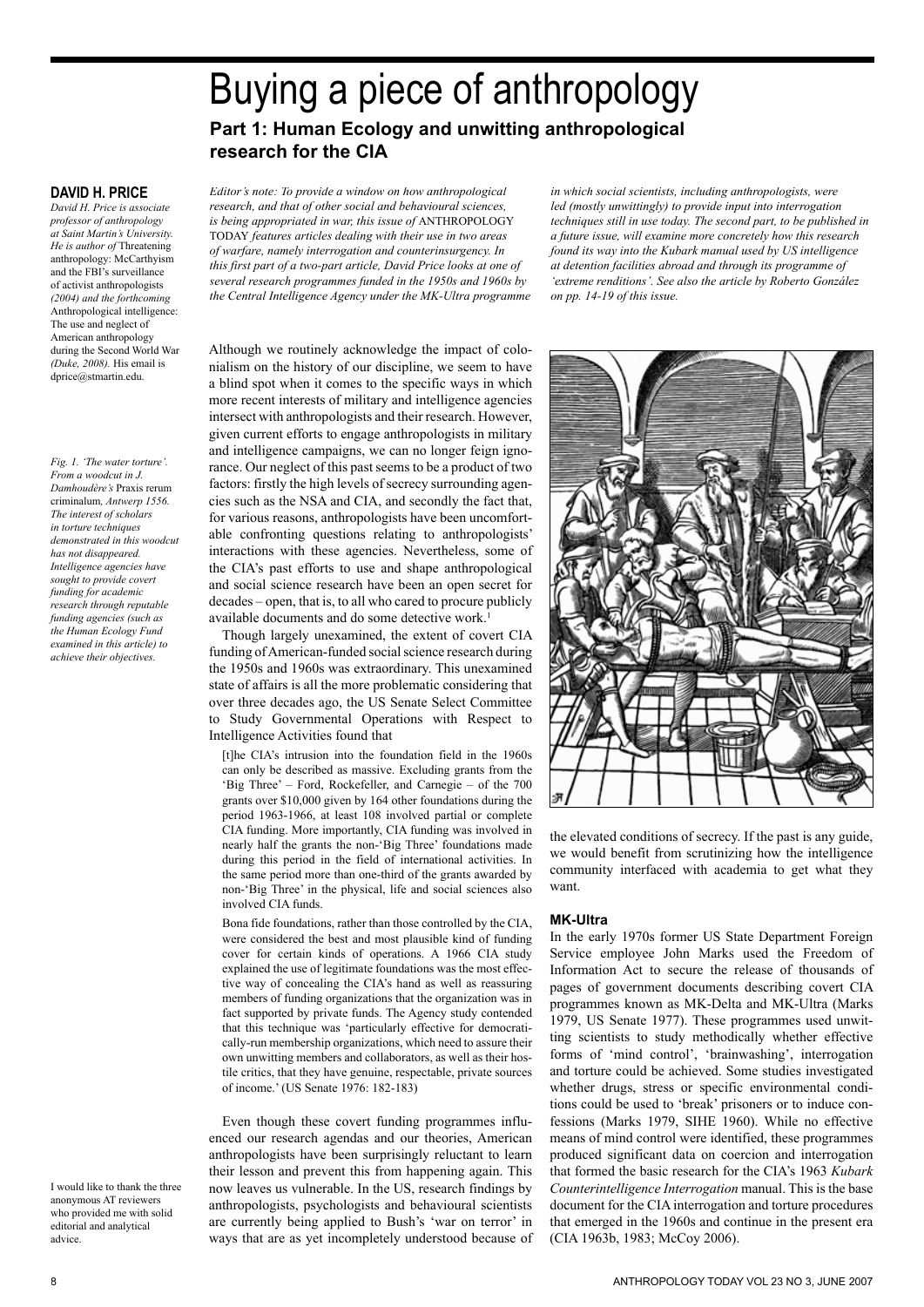*Fig. 2. Cover of a 1960 bibliographic report on 'brainwashing' by the Society for the Investigation of Human Ecology (SIHE).*

1. For some examples of anthropological discussions of these relationships, see Castañeda 2005, Mitchell 2002, Price 2003a and 2003b.

2. Margaret Mead maintained a friendship with Harold Wolff for several decades; she knew him at least from the mid-1940s (MM M3, HW to MM 5/24/45). A story in the November 1951 issue of the *American Anthropological Association's News Bulletin* stated that Mead was the 'representative of anthropology' at a National Institute of Mental Healthsponsored Work Conference in Mental Health Research where she worked alongside Wolff (AAANR Nov. 1951:4-5). In 1951 Mead corresponded with Wolff on the subject of Mark Zborowski's anthropological studies of pain (MM M17, MM to HW 4/21/51). In 1958 she alerted Wolff to Daniel Gajdusek's research into Kuru among the Fore of New Guinea (MM C41, MM to HW 7/21/58).

3. There were also many other sorts of relationships that American anthropologists maintained with the CIA during the Cold War (see Price 2002). One example is given by Alfred Meyer, who wrote that in 1952 when he was the Assistant Director of Harvard's Russian Research Center, [anthropologist] 'Clyde Kluckhohn once called me into his office for a confidential chat. "Once in a while", he said, "I send a memo around to all the members of the Center in which I suggest that we discuss a specific problem." Of course, I had seen such memos and responded to them. "Well," he continued, "such suggestions of mine usually come from the local field office of the CIA, who phone me, saying, 'Our uncle in Washington would like to know what you people think about such a problem.' Kluckhohn told me that during the next semester he was going to be on leave, and the CIA agents wanted someone appointed to be their contact person.' (Meyer 2000: 21-22).

4. Raymond Prince published an illustration consisting of photo reproductions of pages of the *Human Ecology Fund Annual Report* of July 1961. The following projects appear in Prince's reproduction: 'Studies of the Nervous System in Disease': Harold G. Wolff, Loring J. Chapman, Armando O. Ramos; 'Motivation,

A declassified 1963 CIA report summarizing various MK-Ultra projects stressed the interdisciplinary scope of the project, noting that: 'over the ten-year life of the program many additional avenues to the control of human behavior have been designed by the [CIA's Technical Services Division] management as appropriate to investigation under the MKULTRA charter, including radiation, electro-shock, various fields of psychology, psychiatry, sociology, and anthropology, graphology, harassment substances, and paramilitary devices and materials' (CIA 1963a: 4). This report explains how MK-Ultra programmes secretly used CIA money to fund academic researchers affiliated with universities through Agency funding fronts designed to look like legitimate academic research institutions. In some cases these academics knew they were funded by laundered CIA funds, but in most instances they were completely unwitting participants. The process and CIA expectations were described as follows:

Annual grants of funds are made under ostensible research foundation auspices to the specialists located in the public or quasi-public institutions. This approach conceals from the institution the interest of CIA and permits the recipient to proceed with his investigation, publish his findings (excluding military implications), and account for his expenditures in a manner normal to his institution. A number of the grants have included funds for the construction and equipping of research facilities and for the employment of research assistants. Key individuals must qualify for top secret clearance and are made witting of Agency sponsorship. As a rule each specialist is managed unilaterally and is not witting of Agency support of parallel MKULTRA research in his field. The system in effect *'buys a piece' of the specialist* in order to enlist his aid in pursuing the intelligence implications of his research. His services typically include systematic search of the scientific literature, procurement of materials, their propagation, and the application of test doses [of drugs] to animals and under some circumstances to volunteer human subjects.

The funding of sensitive MKULTRA projects by sterile grants in aid as noted in the preceding paragraph disclosed one of the principal controversial aspects of this program. (CIA 1963a: 7-8, emphasis added)

Through such arrangements an unknown number of witting researchers' projects were funded to produce reports that typically might have both public and secret versions. Public versions could be published in academic journals, while the CIA was given secret versions. While programmes using scholars as willing researchers often had their own ethical problems, they were fundamentally different from the CIA projects that funded researchers who had no idea for whom they were working.

Within the CIA, Richard Helms provided Dr Sidney Gottlieb and the CIA's Technical Services Divisions with \$25 million in funds between 1953 and 1963 for MK-Ultra projects studying human responses to drugs and environmental conditions that could manipulate individuals into adopting behaviours against their will (McCoy 2006: 28- 29). CIA operations Bluebird and Artichoke studied the usefulness of psychotropic drugs in interrogation. Both Bluebird and Artichoke regularly used unethical and illegal research methods such as dosing unsuspecting government employees or members of the public with strong chemical agents like LSD, DMT, liquid concentrates of THC or opiates (see McCoy 2006: 26-28, Marks 1979:53- 121). These drug experiments spilled over into the counterculture: the CIA searched for effective truth serums, but in its search unleashed Ken Kesey, Timothy Leary and Allen Ginsberg.

Many of these experiments were illegal and/or unethical: they placed unwitting prisoner, civilian and military 'research subjects' at risk, and left some individuals with permanent damage (see Weinstein 1990). The CIA's efforts to find means of effectively controlling or interrogating people drew in top American medical and social



scientists. Alfred McCoy observed that the CIA's 'alliance with behavioral science seems marvelously synergistic, placing mind-control research at the apex of the academic agenda and providing patronage that elevated cooperative scientists, particularly psychologists, to the first rank of their profession' (McCoy 2006: 31).

Though the programme chiefly involved psychologists, anthropologists wandered in and out of MK-Ultra-funded projects in ways that have been documented but remain poorly understood. Margaret Mead served on the advisory board of MK-Ultra's fronted *Research in Mental Health Newsletter* (Marks 1979), and Gregory Bateson experimented with LSD supplied by Harold Abramson, who was working on a CIA funded MK-Ultra drug programme (ibid.).2 Anthropologists helped John Cladwell King, former chief of the CIA's Western Hemisphere Division and CEO of the Amazon Natural Drug Company, search for pharmaceutical plants in Amazonia (Cockburn and St. Clair 1998, Colby and Dennett 1995).<sup>3</sup> As I will discuss in the second part of this article, one anthropologist developed cross-cultural models of stress. Some of the uses of this CIA-funded work are only now becoming understood, but enough is known to find patterns of CIA co-optation and abuse of anthropological research (see Price 1998).

The key to the MK-Ultra programme's use of *unwitting* anthropologists and other social scientists during the 1950s and 1960s was anthropologists' uncritical reliance on legitimate-seeming organizations that were secretly CIA funding fronts. One such apparently legitimate CIAfunded foundation was the Society for the Investigation of Human Ecology.

#### **Human Ecology**

The Society for the Investigation of Human Ecology (SIHE) was a CIA funding front which provided grants to social scientists and medical researchers investigating questions of interest to the MK-Ultra program (see Price 1998, Marks 1979, HEF 1963). The Society was founded in 1954 in New York by Harold G. Wolff, MD, a renowned neurologist and leading authority on stress, migraine and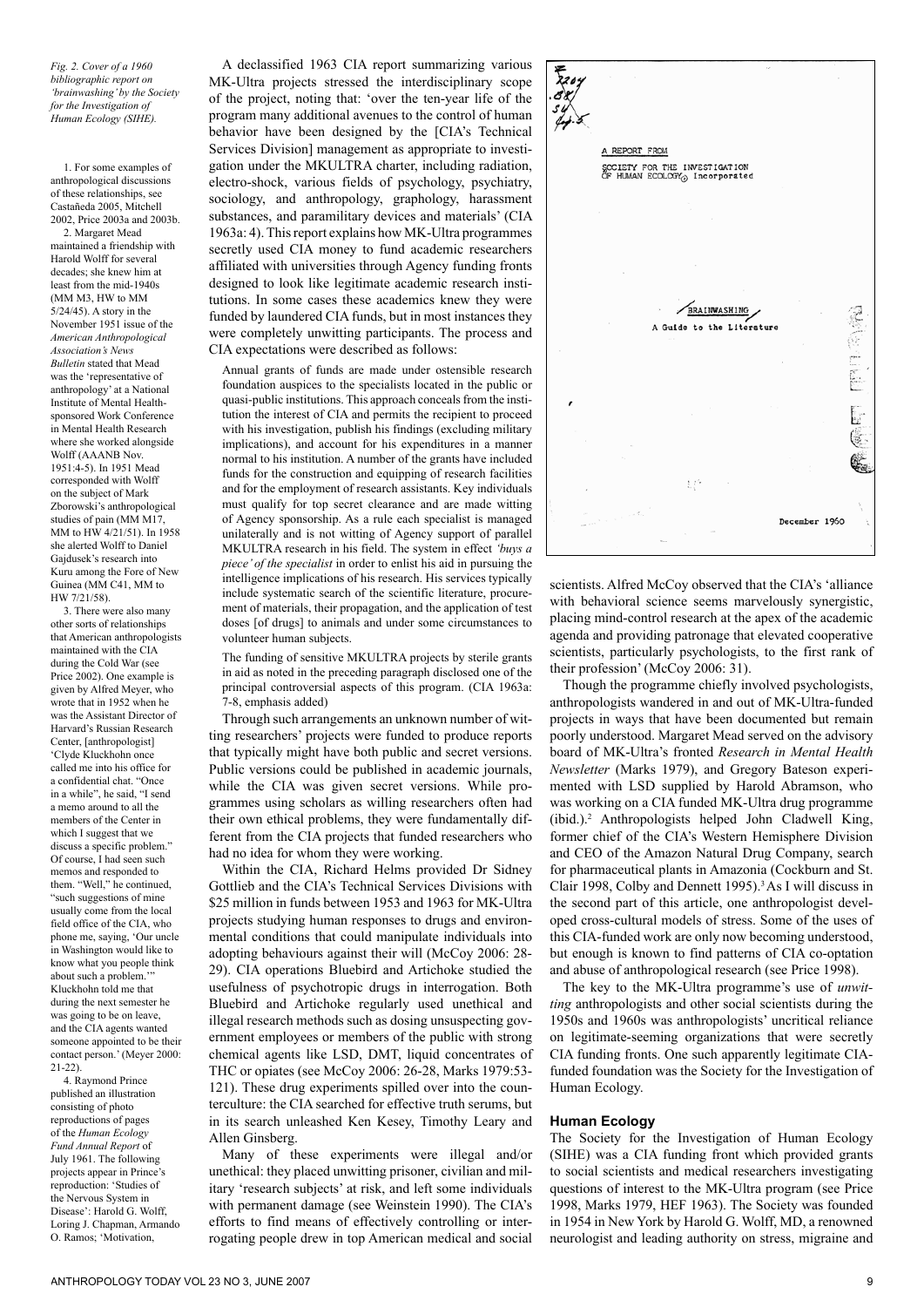*Fig. 3. Harold G. Wolff, M.D. (1898-1962), founder of the Society for the Investigation of Human Ecology.*

Attitude Formation, Decision Matrices': Martin T. Orne, Kurt Lang, H.J. Eysenck, K. Svalastoga, Frank R. Westie, Melvin L. DeFleur, Joseph Kennedy, Anthony J. Weiner, George A Kelly; 'Personality Studies': David R. Saunders, William N. Thetford, Robert E. Goodnow, Zing Yang Kuo; 'Relationship Between Health, Personality and Environmental Factors in Groups': Beatrice B. Berle, Ronald Taft, A.H.M. Struik, C. Wendell King, Erik Allardt, Juhani Hirvas, Charles Fritz; 'Studies in Techniques and Methods of Psychotherapy': Carl R. Rogers, Raymond H. Prince; 'Studies in Small Group Behavior': Muzafer Sherif, Urie Bronfenbrenner; 'Communications in the Social Process': Charles E. Osgood, Doris Twitchell Allen; 'Other studies, grants': John B. Carroll, James A. Hamilton, Arnold D. Krugman; 'Publications, monographs': Eric D. Wittkower, Jacob Fried, Saul Sells, Fritz Kaeser-Hofstetter, Richard Stephenson, Jay Schulman, Herbert C. Kelman, Erving [sic] Goffman (Prince 1995: 408). 5. The emphasis in this

passage occurs in the original document and probably signified that these terms were cross-indexed in the CIA files.

#### **Abbreviations:**

AAAFN: *American Anthropological Association Fellows Newsletter* AAANB: *American Anthropological Association New Bulletin* MM: Margaret Mead Papers, Manuscript Division, Library of Congress.

Biderman, A.D. and Zimmer, H, 1961. *The manipulation of human behavior*. New York: John Wiley & Sons. Carr, W.K. and Tullock, G.

1965. Fifteen years of Communist China. *The China Quarterly* 23: 174-176.

Castañeda, Q. 2005. The Carnegie mission and vision of science: Institutional contexts of Maya archaeology and espionage. In: Darnell, R. and Gleach, F. (eds) *History of Anthropology Annual, Vol. 1*, pp. 37-74. Lincoln: University of Nebraska Press.

CIA 1963a. MKULTRA document labelled 'Report of inspection of MKULTRA/TSD' 1- 185209, cy 2 See D, 26 July 1963 [declassified]. the bio-physiological mechanisms of human pain. Wolff was personally recruited by Allen Dulles to direct the Society's covertly funded programmes to identify effective methods of persuasion and interrogation (Price 1998: 398-40).

On 1 June 1961, the Society for the Investigation of Human Ecology was reorganized as the Human Ecology Fund, Inc. (for simplicity I refer to both organizations as 'Human Ecology' here) and while the operations of organization shifted from New York City to Cornell University's Medical School, most of the key personnel remained with the organization (HEF 1963). James L. Monroe was the Human Ecology Fund's executive director from 1961 to 1963; in 1964 David Rhodes became the executive director. Monroe had multiple CIA connections and oversaw the Air Force's comprehensive study of Korean War prisoners (Marks 1979: 156-57) and Rhodes was a psychologist involved in a series of unethical drug experiments, including efforts to dose unsuspecting people with an aerosol potion of LSD supplied by an MK-Ultra research programme (ibid.: 99). But the public face of Human Ecology was that of a paragon of respectable mainstream research: the 1961 directory of the *Encyclopedia of Associations* described the foundation as one that:

'[s]timulates and supports studies of man's adaptation to the complex aspects of his environment. Conducts investigations at universities and research centers in such subjects as psychic and physical brain function impairments, sudden environmental change on the health and attitudes of a large immigrant population (conducted among Hungarian refugees), undergraduate adjustments, ethnopsychiatry, heteropsychic driving psychosocial determinants of drug reaction, hypnosis, psychological and physiological variations in personality and personality change, the scientist in the Soviet Union. (EOA 1961: 291)

The declassified CIA documents released some decades later clarify that most of these study areas were of interest to the CIA in its efforts towards systematic design of effective persuasion, interrogation and torture methods.

Harold Wolff used his connections with Margaret Mead to try and identify anthropologists who could work on research sponsored by the Society for the Investigation of Human Ecology. On 3 December 1956 Wolff wrote to Mead requesting a copy of the mailing list for Mead's Institute for Intercultural Studies (IFIS) (MM C37 HW to MM 12/3/56). Wolff wrote that he 'would like to bring to the attention of the members [of IFIS] the interests of the Society for the Investigation of Human Ecology and the possibility for future research funding'. I have seen no documents indicating that Mead understood Wolff's true interest in funding anthropologists, but she did respond by informing Wolff how to acquire preaddressed envelopes for mailing to IFIS members (MM C37, MM to HW 1/4/57).

The Society for the Investigation of Human Ecology funded anthropological and sociological projects providing specific cultural information about Cold War enemy populations, such as China or Russia, as well as research into sexuality (both pleasure and pain were areas of interest for those studying interrogation), stress, and refugees (see Price 1998). The diversity in these different research projects made it difficult to discern a simple pattern indicating the CIA's interests. Some anthropologists were clearly lied to about the uses and purpose of their research. John Marks found documents indicating that when Cornell University had 'hired an anthropologist before learning that the CIA security office would not give her clearance, [Harold] Wolff simply lied to her about where the money came from' (Marks 1979: 150-151).

Fig. 4 lists all projects appearing in the Human Ecology Fund's 1961-1963 report.<sup>4</sup> Although the CIA's 1963 internal report clearly states that some MK-Ultra funded



scholars knew of the agency's involvement (CIA 1963a:7- 8), I have found no evidence of any particular scholar participating with knowledge of CIA involvement, and so we may assume that all recipients listed here were unaware of the CIA's sponsorship at the time they received these grants.

The table shows the projects in ascending order of Human Ecology Fund grant funding. Many of the lowfunded projects probably had no intelligence or national security applications and simply provided the Human Ecology Fund with a necessary false appearance of legitimacy for the public and the academic community. Likely examples of such projects include the studies on cranial analysis, Puerto Rican migration and childrearing, and a restudy of Levittown, New York.

Human Ecology grants to scholars who conducted apparently innocent research unrelated to CIA research projects sometimes had additional benefits. John Marks noted that 'a [Technical Services Staff] source explains that grants [such as those to B.F. Skinner, Karl Rogers, Erwin Goffman for their own unrelated research] "bought legitimacy" for the Society and made the recipients "grateful." He says that the money gave Agency employees at Human Ecology a reason to phone Skinner – or any other recipient – to pick his brain about a particular problem' (Marks 1979: 160).

The Human Ecology Fund funded former British Nigerian colonial psychiatrist Raymond Prince to travel to Nigeria to undertake 'transcultural psychological studies' in the late 1950s. Prince had no knowledge of the CIA's funding of this research (see HEF 1963 and Prince 1962a, 1962b, 1963). Decades after the fact, Prince came to believe that his cross-cultural psychological research and filmmaking was funded not only to establish legitimacy for the Human Ecology Fund, but also to attempt to recruit foreign nationals into the CIA and 'to collect psychocultural data on cultures and countries of interest to the CIA for psychological warfare purposes' (Prince 1995: 407). A CIA document declassified in 1977 clarified that unbeknownst to Prince, the CIA's view was that his

study will add somewhat to our understanding of native *Yoruba* psychiatry including the use of drugs, many of which are unknown or not much used by Western practitioners. It will also assist in the identification of promising young [deleted by CIA censors] who may be of direct interest to the Agency.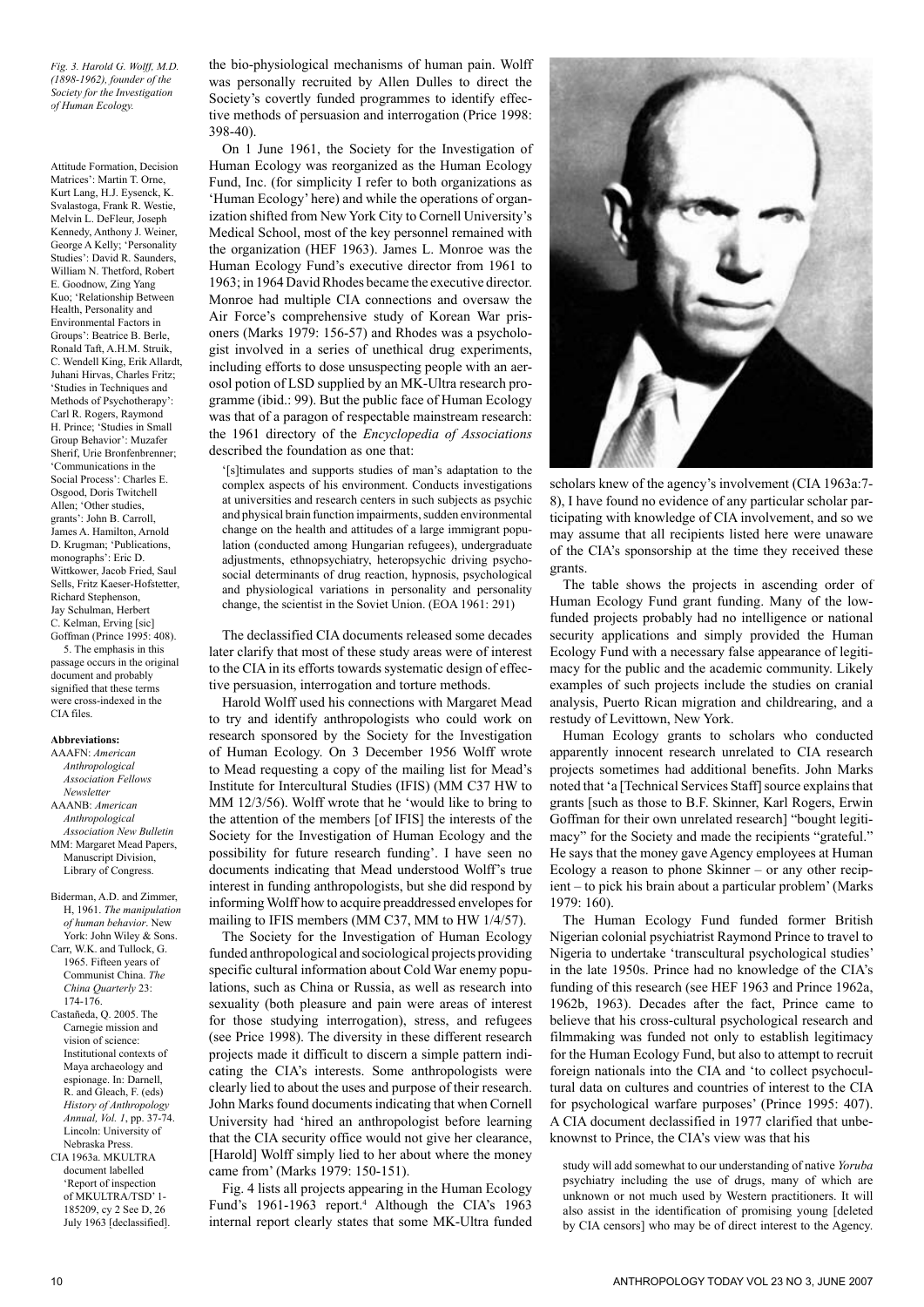*Fig. 4. Known grants funded by the CIA research front known as the Human Ecology Fund, 1960-1963, ranked by grant size. Source: HEF 1963: 13-42.*

| <b>Grant</b>                                                              | <b>Researcher</b>                 | <b>Field</b>     | <b>Grant Size</b> |
|---------------------------------------------------------------------------|-----------------------------------|------------------|-------------------|
| Academy of Science for East Africa                                        |                                   |                  | \$500             |
| Psychological effects of circumcision                                     | Cansever, Gökçe                   | medicine         | \$500             |
| Aspects of Marquesan behavior                                             | Suggs, Robert C.                  | anthropology     | \$700             |
| Craniological racial analysis                                             | Hartle, Janet A.                  | anthropology     | \$948.75          |
| Conceptual development in children and young adults                       | Watt, Norman F.                   | psychology       | \$2,250           |
| <b>African Research Foundation</b>                                        |                                   |                  | \$1,000           |
| Instrumentation in psychophysiology                                       |                                   | medicine         | \$1,000           |
| Internal migration in Puerto Rico                                         | Macisco, John J.                  |                  | \$1,000           |
| Self-image and reaction to isolation                                      | Warbasse, Anne                    | psychology       | \$1,058           |
| Role conflict in Burma                                                    | Guyot, James F.                   |                  | \$1,190           |
| Journal: Graphologische Schriftenreihe                                    | Cossel, Beatrice V.               | graphology       | \$1,470           |
| Three workshops                                                           |                                   |                  | \$1,500           |
| Antecedents of revolution                                                 | Casuso, Gabriel                   | psychology       | \$1,500           |
| Hungarian refugees in the Netherlands                                     | Kuyer, H.J.M.                     |                  | \$1,611           |
| Book: The Psychology of Writing.                                          | Roman, Klara G.                   | psychology       | \$2,000           |
| Self-instruction language program                                         | Carroll, John B.                  | education        | \$2,456           |
| Fallout shelters and attitudes toward nuclear war                         | Berrien, Kenneth F.               | psychology       | \$2,500           |
| Creation and publication of: Bioelectrics Directory                       | Seels, Saul and Helen F.          | biology          | \$2,500           |
| Review of research on sleep                                               | Webb, Wilse B.                    | psychology       | \$2,500           |
| Psychophysiological analog information by digital computer                | Zimmer, Herbert                   | psychology       | \$2,505           |
| Child-rearing antecedents of dependency and affiliation                   | Wardwell, Elinor S.               | psychology       | \$2,525           |
| Comparative study of Chinese personality                                  | Rodd, William G.                  |                  | \$3,000           |
| Aspects of upper class culture among the internationalized elite of Japan | Stover, Leon                      | anthropology     | \$3,000           |
| Review and Newsletter: Transcultural Research in Mental Health Problems   | McGill University                 | psychology       | \$3,000           |
|                                                                           |                                   |                  | \$4,060           |
| Treatment of psychiatric disturbances by Yoruba native practitioners      | Prince, Raymond H.                | psychiatry       |                   |
| Factors that cause individuals to seek medical aid                        | Groen, J. J.                      | medicine         | \$4,500           |
| A restudy of Levittown, New York                                          | Liell, John T.                    | sociology        | \$4,525           |
| Publications of International Resources in Clinical Psychology            | Priester, H and H. David          | psychology       | \$5,000           |
| Attitudes of Sierra Leone students                                        | Bureau of Social Science Research |                  | \$5,000           |
| Behavior within the socio-cultural context                                | Scott, R., Howard, A.             | anthropology     | \$5,000           |
| Emerging socio-political roles of scientists and managers in the USSR     | Parry, Albert                     | Russian studies  | \$5,000           |
| Volume on Soviet psychology                                               | Bauer, Raymond/APA                | psychology       | \$5,000           |
| Changing patterns in the Chinese family                                   | Huang, Lucy Jen                   | sociology        | \$5,775           |
| Child rearing in three cultures                                           | Bronfenbrenner, Urie              | psychology       | \$6,020           |
| Studies in the psychology of aging                                        | Krugman, Arnold D.                | psychology       | \$6,700           |
| Computer simulation of a simple society                                   | Browning, Iben                    | computer science | \$7,500           |
| Studies of small group behavior                                           | Sherif, Muzafer                   | psychology       | \$8,500           |
| Experiments in extrasensory perception                                    | Abrams, Stephen I.                | psychology       | \$8,579           |
| Identification of individuals prone to schizophrenia                      | Mednick, Sarnoff A.               | psychology       | \$10,046          |
| Effects of personality on drug reactions                                  | Aaronson, Bernard S.              | psychology       | \$12,900          |
| Mental illness and identity                                               | Hirvas, Juhani                    | sociology        | \$16,479          |
| Mental illness and identity                                               | Allardt, Erik                     | sociology        |                   |
| Psychiatric rating scales                                                 | Samuel B. Lyerly                  | psychology       | \$22,551          |
| Psychiatric rating scales                                                 | Preston S. Abbott                 | psychology       |                   |
| Measurement of motivation                                                 | Eysenck, H.J.                     | psychology       | \$26,030          |
| Institute for Experimental Psychiatry                                     | Orne, Martin T.                   | psychology       | \$30,000          |
| Neighborhood family clinics (Harlem)                                      | Berle, Beatrice                   | medicine         | \$32,817          |
| Study of the genetic code                                                 | Bledsoe, W.W.                     | mathematics      | \$35,000          |
| Physique and psychological functioning                                    | Haronian, Frank                   | psychology       | \$39,000          |
| Artificial intelligence                                                   | Browning, Iben                    | computer science | \$40,000          |
| Pattern recognition                                                       | Bledsoe, W.W.                     | psychology       | \$45,000          |
| Comparative learning behavior of different personality types              | Schucman, Helen                   | psychology       | \$47,832          |
| Comparative learning behavior of different personality types              | Thetford, William N.              |                  |                   |
| Anthropological identification of the determinants of Chinese behavior    | Carr, William K.                  | anthropology     | \$48,480          |
| Implications of a hypothesized congruence between personality systems     | Gittinger, David R.               | psychology       | \$50,000          |
| Panoramic Research, Inc.                                                  |                                   |                  | \$80,000          |
| Cross-cultural generality of meaning systems                              | Osgood, Charles E.                | communications   | \$83,406          |
| Interdisciplinary conference program                                      |                                   |                  | \$116,116         |
|                                                                           |                                   |                  |                   |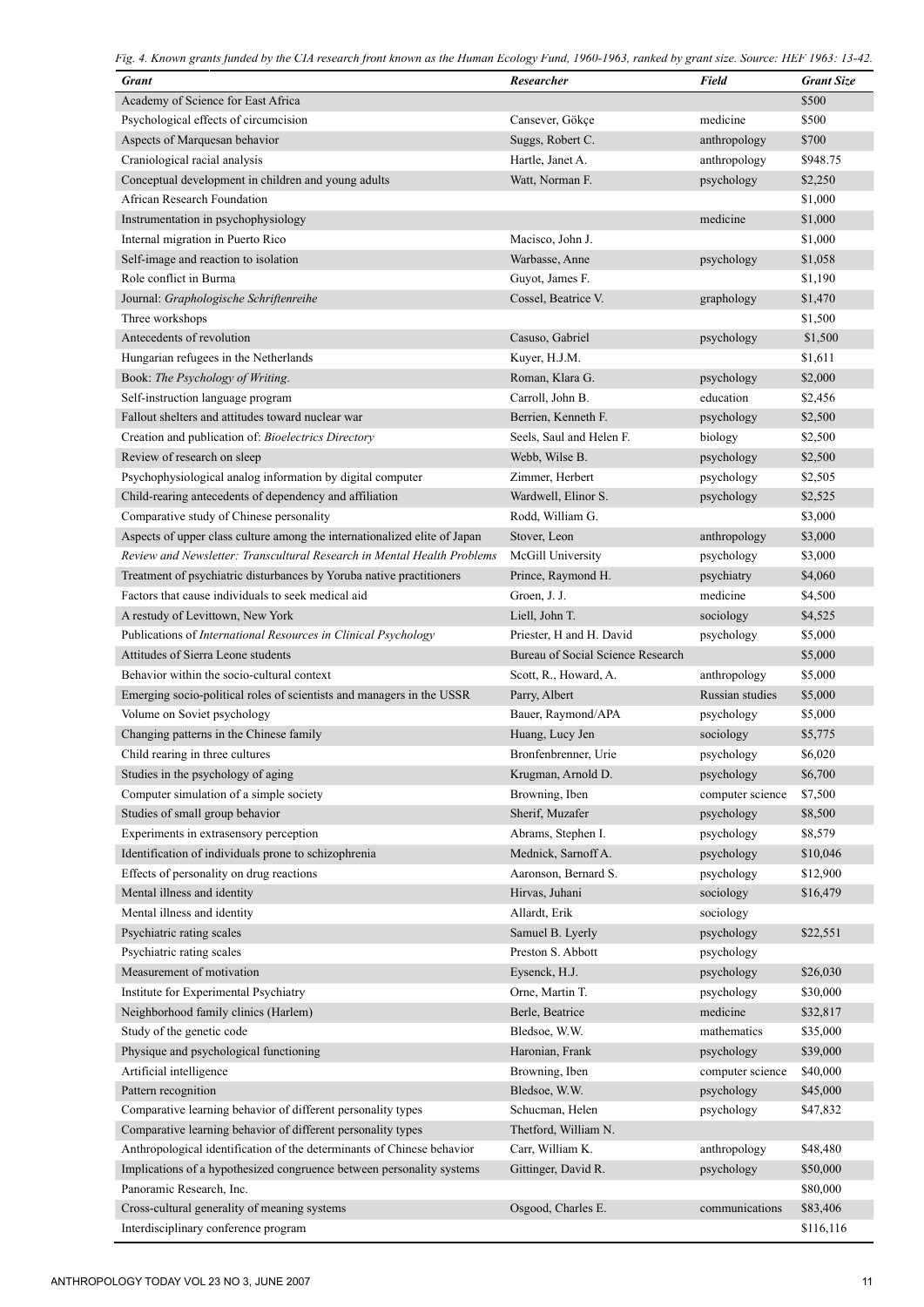- 1963b. 'Kubark Counterintelligence Interrogation [Manual] [declassified 1997]. Available at: http://www. gwu.edu/~nsarchiv/ NSAEBB/NSAEBB122/ index.htm#kubark
- 1983. 'Human resource exploitation training manual'. [Declassified 1997]. Available at: http:// www.gwu.edu/~nsarchiv/ NSAEBB/NSAEBB122/ index.htm#hre
- Cockburn, A. and St. Clair, J. 1998. *Whiteout: The CIA, drugs and the press*. London: Verso.
- Colby, G., with C. Dennett 1995. *Thy will be done*. New York: HarperCollins.
- EOA [Encyclopedia of Associations] 1961. *Encyclopedia of Associations: National organizations of the United States.* Detroit: Gale. Eveland, W.C. 1980. *Ropes of sand: America's failure in*
- *the Middle East*. New York: Norton. Franke, H. 1959. News of the
- profession. *The Journal of Asian Studies* 18(4): 535-549. Human Ecology Fund (HEF)
- 1963. *Report*. Forest Hills, NY: Society for the Investigation of Human Ecology.
- McCoy, A. 2006. *A question of torture: CIA interrogation from the Cold War to the war on terror.* New York: Metropolitan Books.
- Marks, J. 1979. *The search for the 'Manchurian candidate': The CIA and mind control.* New York: Times Books.
- Meyer, A.G. 2000. *The Ritchie boys*. Available at: http:// www.ritchieboys.com/DL/ fish205.pdf
- Mitchell, T. 2002. *Rule of experts: Egypt, technopolitics, modernity*. Berkeley: University of California Press.
- O'Connell, C.T. 1990. 'Social structure and science: Soviet studies at Harvard'. PhD dissertation, UCLA.
- Prince, R.H. 1962a. Frequency of depression in African natives. *Review and Newsletter: Transcultural Research in Mental Health Problems* 13: 42-50.
- 1962b. Functional symptoms associated with the study of Nigerian students. *West Africa Medical Journal* 11: 198-206.
- 1963. 'Yoruba psychiatry'. Paper read at journal club, Toronto Psychiatric Hospital, University of Toronto, January 1963.
- 1995. The Central Intelligence Agency and the origins of transcultural psychiatry at McGill University. *Annals of the Royal College of Physicians and Surgeons of Canada* 28(7): 407-413.
- Price, D.H. 1998. Cold War anthropology: Collaborators and victims of the national security state. *Identities* 4(3- 4): 389-430.

*Prince* will be located in *Nigeria* thus carrying out the plan of developing the Human Ecology Fund as a world-wide organization. Since *Prince* will learn the *Yoruba* language this project offers a potential facility for [deleted by CIA censors] project 95 (Prince 1995: 412).<sup>5</sup>

This declassified document indicates that the CIA has long recognized the potential usefulness of ethnographic fieldwork, not only as a window into distant cultural worlds, but as a means of potential recruitment and even for the sort of pharmacological research that was examined for MK-Ultra interrogation research programmes.

Many Human Ecology-bankrolled projects appear to have had applications to MK-Ultra's 'coercive interrogation' and propaganda studies. The listed studies examining childhood conceptual development appear to have had applications to what the CIA's now declassified 1963 *Kubark* interrogation manual describes as the childlike regressive state induced by torture, which they more sweetly termed 'coercive interrogation' and the CIA now euphemizes as 'enhanced interrogation' (CIA 1963b). Research findings from Human Ecology-funded studies examining such things as the effects of isolation and sleep deprivation, stress, hypnosis graphology, and links between personality types and drug interactions likewise appear as vital components of the CIA's *Kubark* interrogation manual. Though these Human Ecology-financed studies are not each (though some were) specifically cited in the manual (which is a manual for interrogators who may stray into torture, not a peer-reviewed academic sourcebook, and thus contains very few citations) these studies were produced for and read by CIA personnel contributing to it. The key finding for anthropology in Alfred McCoy's book *A question of torture* is McCoy's demonstration that previously known CIA-funded MK-Ultra social science research projects were *not* primarily aligned with CIA propaganda or 'brainwashing' programmes, but produced knowledge that was to be quietly harvested by CIA personnel designing scientific means of conducting interrogation and torture (McCoy 2006: 43-46; cf. Prince 1995).

There are many elements of Human Ecology-funded research whose articulation with CIA needs is still poorly understood. For example, the funded bioelectrics research, or programmes establishing psychiatric scales, or group psychology studies may have been incorporated into the CIA's secret research on interrogation, or they may merely have provided an air of legitimacy for the foundation – obviously, psychiatric scales could be useful instruments for interrogators gauging interrogation subjects' mental health and responses. Questions remain concerning what the Human Ecology Fund's interest was in funding Dr Beatrice Berle's research on the impact of illness on families in Harlem (HEF 1963). It may simply be that the Fund was providing a Board member's spouse with a nepotistic kickback unrelated to MK-Ultra's desires (Berle was the wife of HEF Board member, educator, diplomat and cold warrior Adolf Berle), but given the CIA's record of experimental abuse of prisoners and low-ranking soldiers (Biderman and Zimmer 1961, Marks 1979), we may justifiably wonder what their interest in other relatively disempowered and poor populations may have been. Other listed Human Ecology-funded studies had obvious applications to MK-Ultra projects studying counterinsurgency and propaganda. These include funded studies examining revolutions, refugee studies, Chinese personality types, Chinese family structure, Soviet psychology, cross-cultural communication, and various studies examining elements of psychological profiling.

### **Human Ecology, China, Hungary and elsewhere**

China held a keen interest for Harold Wolff and the Society for the Investigation of Human Ecology. The CIA 23. Technical shortcomings of the drugs:

As of 1960 no effective knockout pill, truth serum, aphrodisiac, co recruitment pill was known to exist. MKDELTA was described as inherently a high-risk, low-yield field of operations. Three years later the situation remains substantially unchanged, with the exception that real progress has been made in the use of drugs in support of interrogation. Ironically, however, the progress here has occurred in the development of a fotal psychological theory of interrogation, in which the use of drugs has been  $\begin{minipage}{0.9\textwidth} \begin{tabular}{|c|c|c|} \hline \textbf{relegated to a support role.} & \textbf{r} & \textbf{r} & \textbf{r} & \textbf{r} & \textbf{r} & \textbf{r} & \textbf{r} & \textbf{r} & \textbf{r} & \textbf{r} & \textbf{r} & \textbf{r} & \textbf{r} & \textbf{r} & \textbf{r} & \textbf{r} & \textbf{r} & \textbf{r} & \textbf{r} & \textbf{r} & \textbf{r} & \textbf{r} & \textbf{r} & \textbf{r} & \textbf{r} &$  $\mathbf{I}$ 

Fig. 5. The claim to have made progress in a 'total psychological theory of *interrogation'. Extract from 'Report of Inspection of MK-Ultra' produced for the Director of Central Intelligence. Declassified 26 July 1963.*

used Human Ecology and Wolff's presence at Cornell to investigate ways to take Chinese citizens living in the US and, as Lawrence Hinkle put it, 'steer them to [the CIA], and make them into agents' (Marks 1979: 149). Human Ecology-funded projects at Cornell investigated ways to train such agents to resist Chinese brainwashing efforts (Marks 1979: 150). Raymond Prince later concluded that one of Human Ecology's goals was to 'use their Chinese sample as a means to identify disgruntled refugees with suitable personality profiles who had fled the Communist regime 10 years earlier and might be persuaded to act as CIA agents back in China' (Prince 1995: 411). William Rodd studied differences in Chinese 'problem solving abilities', as well as 'difference in logical thinking' and value systems (HEF 1963: 17).

William K. Carr was given \$48,480 to study 'Anthropological identification of the determinants of Chinese behavior'. The report's summation of this work stated that:

[a]nthropologically, the task of identifying 'determinants of behavior' is less concerned with individual personality than with certain non-psychological or cultural factors that influence the individual within his social system. In general, the behavior of all members of a given society has a common structure distinguishable from the common behavior patterns of individuals in other societies. This similarity in group behavior may be attributed to the social system, rather than the personalities of the several members. It can be assumed that the organism is aware of a definite number of environmental factors and that these serve as stimuli to the organism.

William K. Carr is attempting to conceptualize the principal social determinant of selected aspects of Chinese behavior by using a system-analysis approach to the description of Chinese society. (HEF 1963: 17)

Given Raymond Prince's claim that some Human Ecology programmes were designed to recruit CIA operatives among Chinese citizens (Prince 1994), it is natural to wonder if Carr engaged in such activities, but there is little information on what his work entailed. Whatever Carr did find, he was well paid, with grants totalling over \$48,000 making him the anthropologist who received the most money from the Human Ecology Fund. Prior to receiving this grant, Carr had produced papers on 'China's Young Communist League, functions and structures' that may have been of interest to the CIA (see Franke 1959). In March 1964 Carr became a member of the Human Ecology Fund's staff (AAAFN 1964 [5]; see also Carr and Tullock 1965). Carr published very little research, so questions remain about his work for Human Ecology, and whether or not non-public reports of his work were produced.

The most famous Human Ecology-funded project was an ongoing programme that harnessed the energies of unwitting social scientists to gather intelligence for the